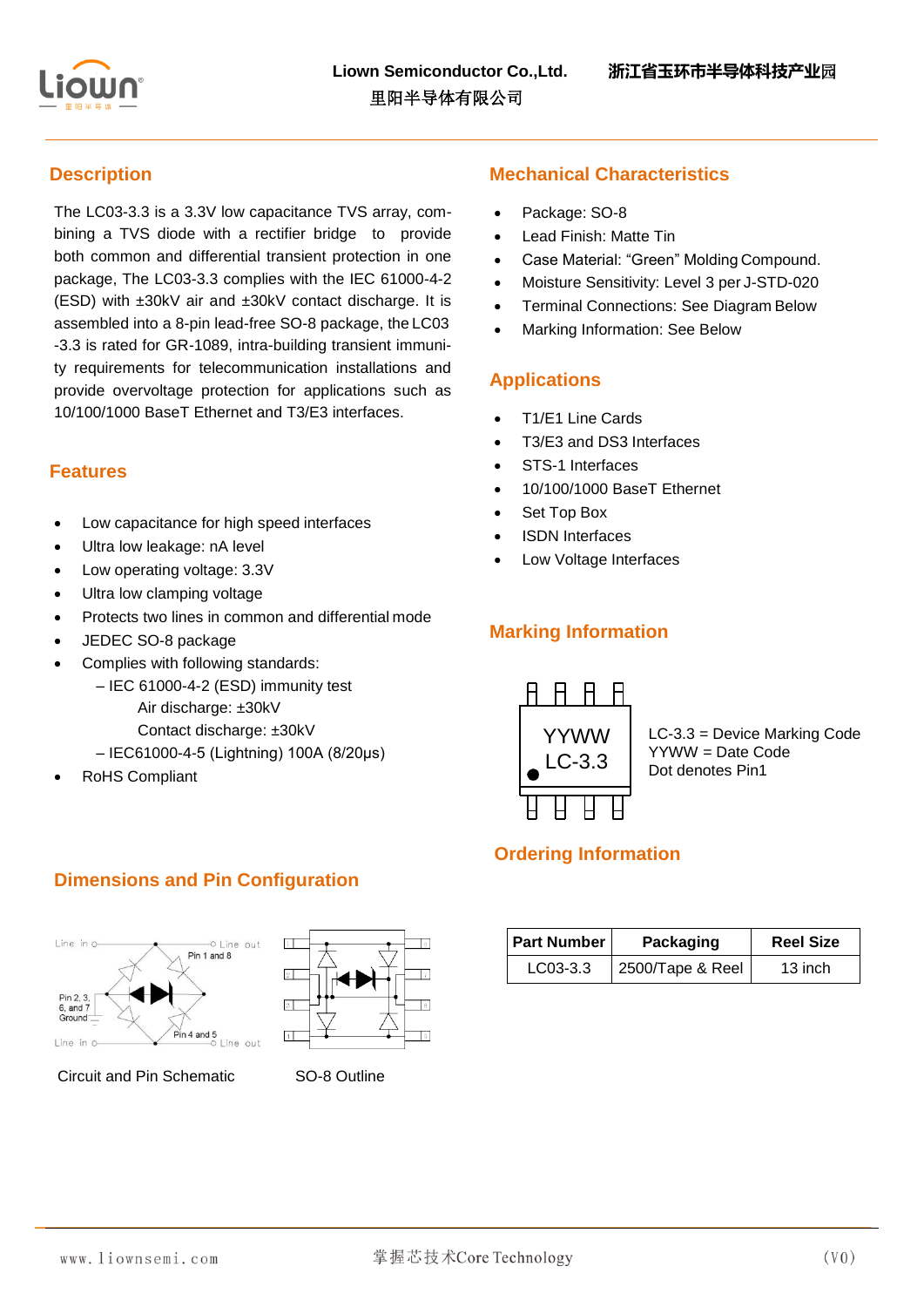

## **Absolute Maximum Ratings (TA=25°C unless otherwise specified)**

| <b>Parameter</b>                   | <b>Symbol</b> | <b>Value</b>    | <b>Unit</b> |
|------------------------------------|---------------|-----------------|-------------|
| Peak Pulse Power (8/20µs)          | Ppk           | 1800            | W           |
| Peak Pulse Current (8/20µs)        | IPP.          | 100             | A           |
| ESD per IEC 61000-4-2 (Air)        | <b>VESD</b>   | ±30             | kV          |
| ESD per IEC 61000-4-2 (Contact)    |               | ±30             |             |
| <b>Operating Temperature Range</b> | TJ            | $-55$ to $+125$ | °C          |
| Storage Temperature Range          | Tstg          | $-55$ to $+150$ | °C          |

## **Electrical Characteristics (TA=25°C unless otherwise specified)**

| <b>Parameter</b>               | <b>Symbol</b>         | <b>Min</b> | <b>Typ</b> | <b>Max</b> | <b>Unit</b> | <b>Test Condition</b>                                                    |
|--------------------------------|-----------------------|------------|------------|------------|-------------|--------------------------------------------------------------------------|
| <b>Reverse Working Voltage</b> | <b>VRWM</b>           |            |            | 3.3        | $\vee$      |                                                                          |
| Punch-Through Voltage          | <b>VPT</b>            | 3.5        |            |            | V           | $IT = 2\mu A$                                                            |
| Snap-Back Voltage              | <b>V<sub>SB</sub></b> | 2.8        |            |            | V           | $IT = 50mA$                                                              |
| Reverse Leakage Current        | <b>I</b> R            |            |            | 0.5        | μA          | $V$ RWM = $3.3V$                                                         |
| <b>Clamping Voltage</b>        | VC                    |            |            | 11         | V           | $IPP = 50A (8 \times 20 \mu s \text{ pulse})$ ,<br>any I/O pin to ground |
| <b>Clamping Voltage</b>        | Vc                    |            |            | 13         | $\vee$      | $IPP = 50A (8 \times 20 \mu s \text{ pulse})$ ,<br>between I/O pins      |
| <b>Clamping Voltage</b>        | Vc.                   |            |            | 15         | $\vee$      | $IPP = 100A (8 \times 20 \mu s pulse),$<br>any I/O pin to ground         |
| <b>Clamping Voltage</b>        | Vc                    |            |            | 18         | $\vee$      | $IPP = 100A (8 \times 20 \mu s \text{ pulse})$ ,<br>between I/O pins     |
| <b>Junction Capacitance</b>    | CJ                    |            | 16         | 25         | pF          | $VR = 0V$ , $f = 1MHz$ , between I/O<br>pins and ground                  |
| Junction Capacitance           | CJ                    |            | 8          | 12         | pF          | $VR = 0V$ , $f = 1MHz$ , between I/O<br>pins                             |

Note 1: I/O pins are Pin 1, 4, 5 and 8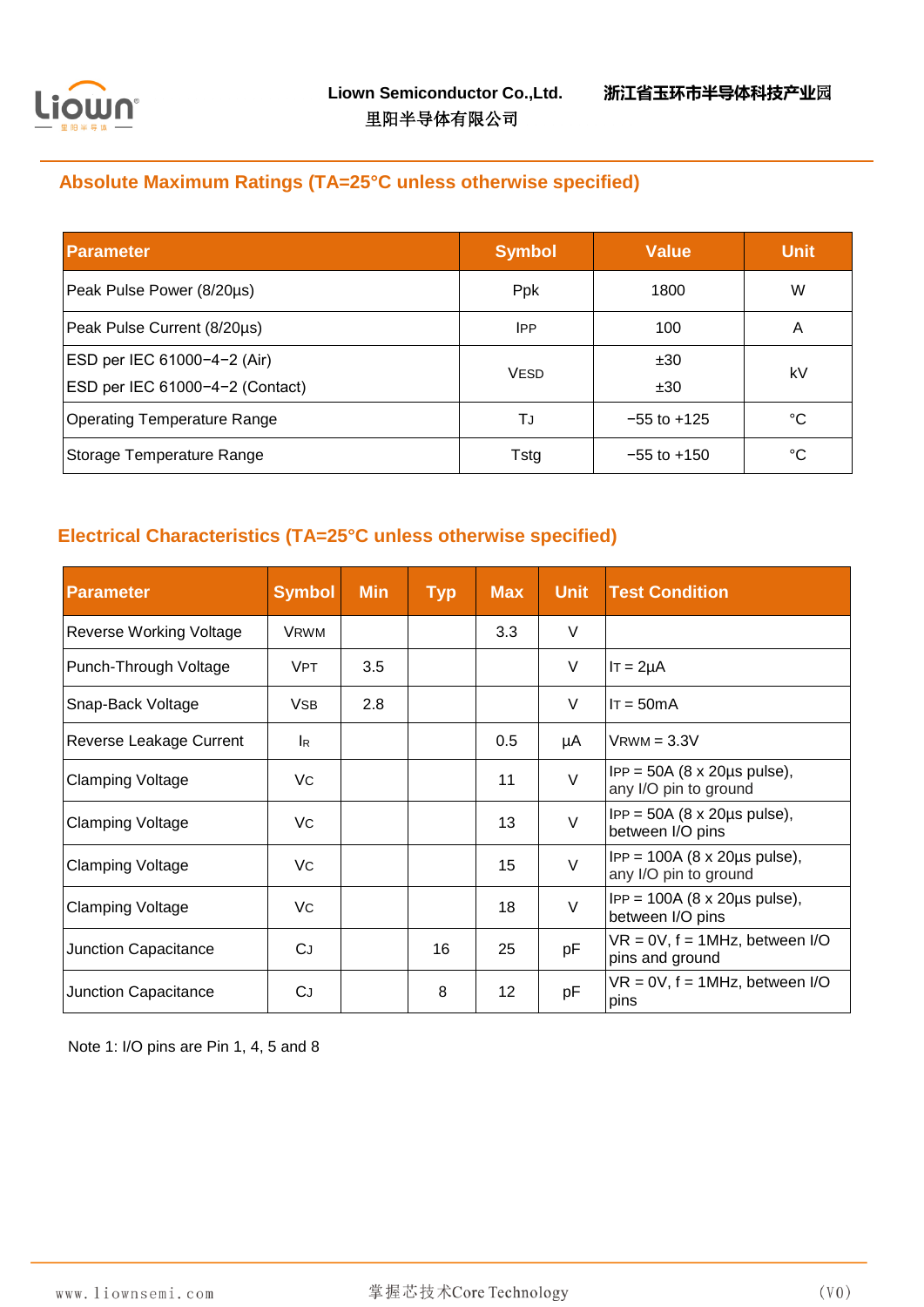

#### **Typical Performance Characteristics (TA=25°C unless otherwise Specified)**



**8 X 20μs Pulse Waveform**

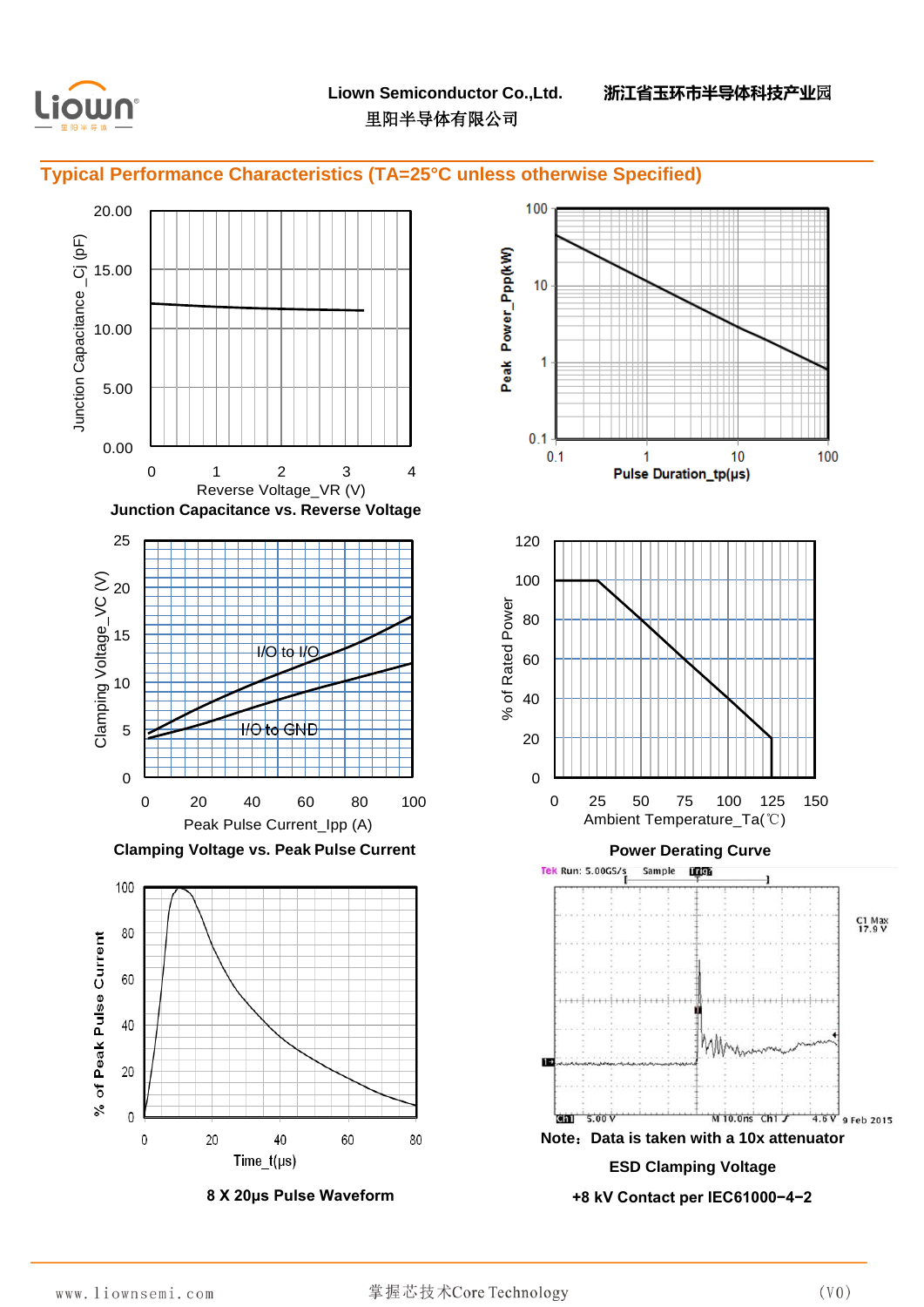

## **Typical Application**

The LC03-3.3 is designed to protect two high speed data lines (one differential pair) from transient over-voltages which result from lightning and ESD. The device can be configured to protect in differential (Line to Line) and common (Line to Ground) mode. Data line inputs/outputs are connected at pins 1 to 8, and 4 to 5 as shown below. Pins 2, 3, 6, 7 are connected to ground. These pins should be connected directly to a ground plane on the board for the best results, the path length is kept as short as possible to minimize parasitic inductance. In applications where high common voltages are present, differential protection is achieved by leaving pins 2, 3, 6, and 7 not connected.



#### **Connection for differential (Line to Line) and common mode protection (Line to Ground)**



#### **Connection for differential protection (Line to Line)**